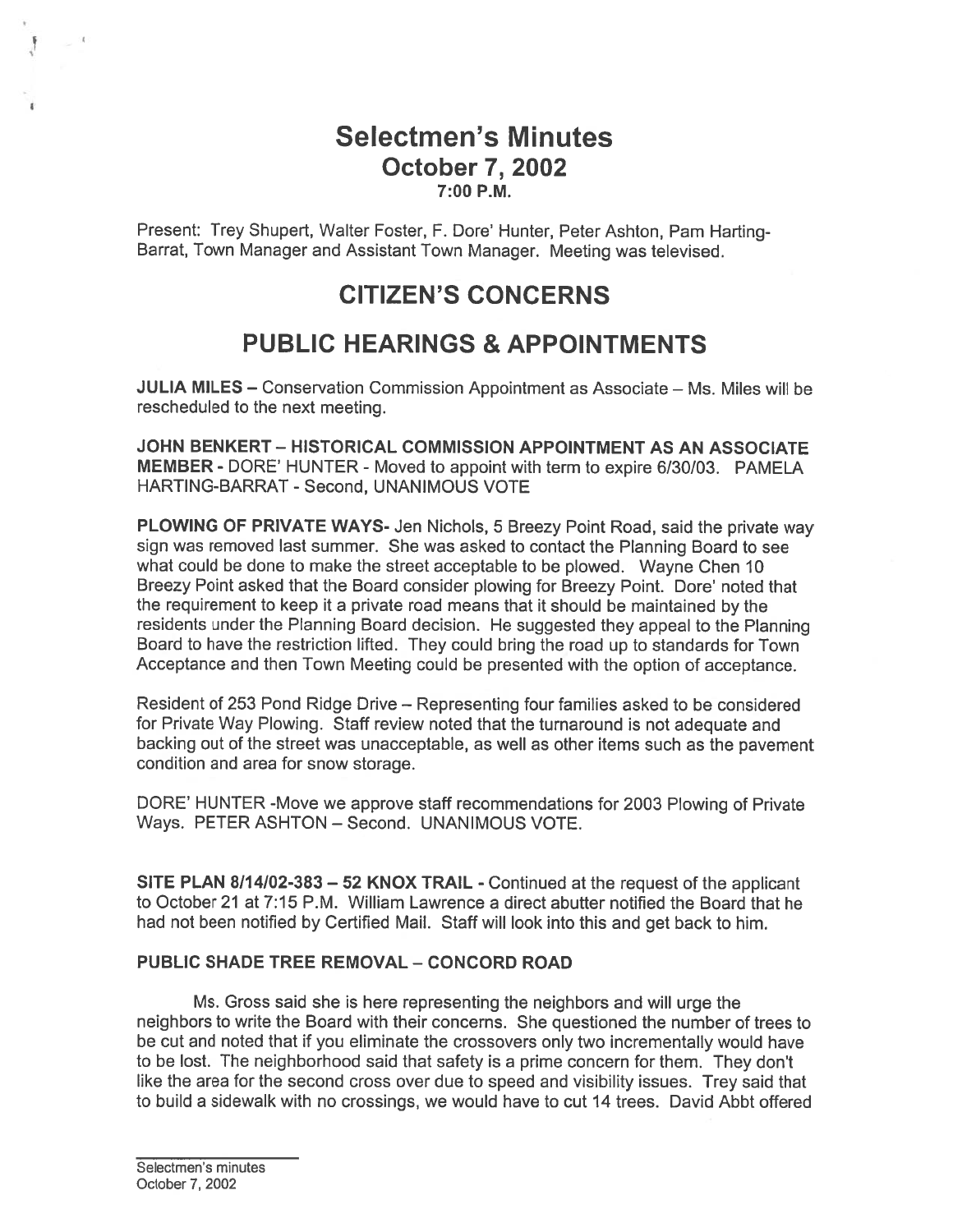<sup>a</sup> tour of the sight. We will send letter to the abutters notifying them of the continued hearing.

CONTINENTAL CAFÉ' -5A SPRUCE STREET - COMMON VICTUALER'S LICENSE — DORE' HUNTER -Moved to approve. Walter Foster - Second. 4-0 Pam absent from the room.

## SELECTMEN'S BUSINESS

DISCOVERY MUSEUMS — Peter will be attending and Walter will try to attend if he can.

SITE PLAN SPECIAL PERMIT #5124/02-381 — WORKERS CREDIT UNION — DORE' HUNTER — Moved to approve. WALTER FOSTER — Second. — UNANIMOUS VOTE

PUBLIC SAFETY FACILITY UPDATE - Dore' updated the Board on their experience at Octoberfest. DORE' HUNTER - I move that the Board of Selectmen restate and amplify, in its Minutes and in <sup>a</sup> separate writing signed by the all the Selectmen, its previous commitment in regard to the potential financing of the proposed new Public Safety Facility as follows:

The Board of Selectmen shall act such that the Town will not borrow or expend any portion of the \$6.4 Million Dollars which may be appropriated by the October 15, 2002 Special Town Meeting under Article One - Public Safety Facilities Building - that might represen<sup>t</sup> any incremental difference between the final design architect's estimate of the amount of money which would be required by the general contractor to accomplish the site improvements, demolition and new construction specified in the issued contract bid documents (less contingencies), and any lower, actually contracted, price for the successful bidder to do such work (absent any change orders). Furthermore that the Board of Selectmen shall act such that the necessary borrowings to pay the project costs be made in reasonable increments commensurate with the anticipated progress of the construction, and that any interest earned on such borrowed funds as may be on deposit be utilized to offset the costs of such borrowings. TREY SHUPERT — Second. UNANIMOUS VOTE.

TOWN MANAGER'S SALARY — Peter recommend increase of \$6,880 or 5.7 Increase which would cover two years review. PETER ASHTON — Moved to approve the increase to the Town Manager's Salary. DORE' HUNTER — Second. Walter and Pam spoke about their uncomfortableness with giving <sup>a</sup> large increase under the current situation and economic times. Peter and Trey noted Don's record and continuing efforts to keep the Town functioning as well as it does and noted his salary compared to the Supt. of Schools. Motion carries unanimously

WALK FOR OVARIAN CANCER RESEARCH — Micki Williams — She spoke about the walkathon for research for Ovarian Cancer. She has made arrangements with the Police so that the walkers are safe while they walk the three-mile benefit.

ROUTE 2A SPEED LIMIT SUPPORT — The resident who is communicating with the State Highway has asked for <sup>a</sup> letter from the Board for suppor<sup>t</sup> of his efforts in reducing speed limit along Route 2A.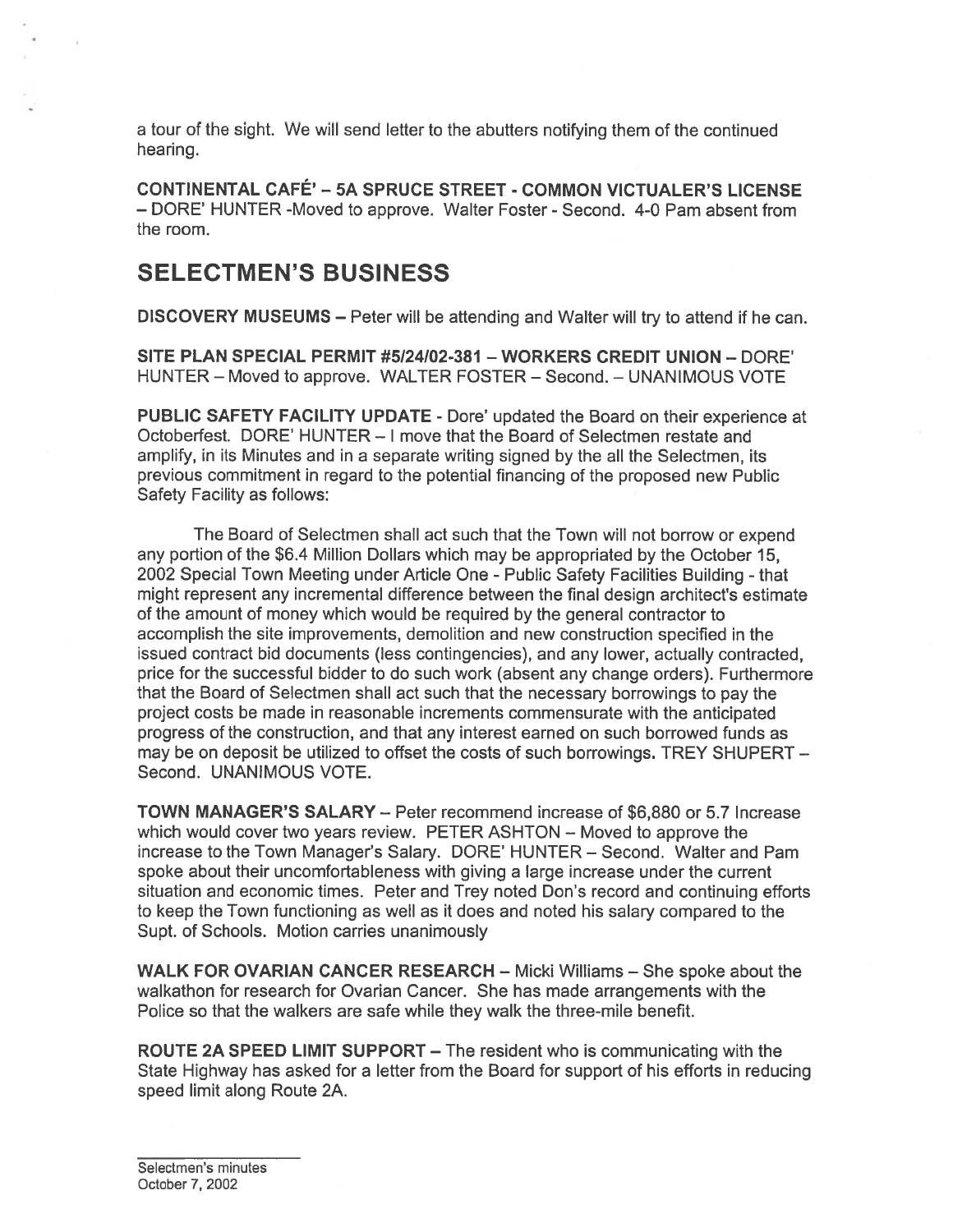#### GOALS DISCUSSION — Next meeting

TREY SHUPERT — Moved to cut their salaries FY04 to nothing, WALTER FOSTER — Second. Don asked that they <sup>g</sup>ive staff time to research potential <sup>p</sup>itfalls of this action. He will repor<sup>t</sup> back to the Board.

#### Preliminary FY04 Budget Discussion

Don updated the Board on the meetings with Middlesex Retirement and the Insurance Trustees. The Board wanted to know how much Middlesex County Retirement has lost and where. They have changed to actuary basis and felt if we were not getting any more money from them that we handle it here in <sup>a</sup> better fashion ourselves Both Dore' and Trey spoke about withdrawing and bringing suit against them. Peter agreed.

Don discussed the additional cuts that he has offered. In the amount of \$717,800. They have offered <sup>a</sup> reduction in the NESWC subsidy. Recreation would have to come up with \$40,000 to contribute. He spoke about Chapter 90 Funds and the reduction. They further cut the tight tank and to take the risk of not taking the appropriation. If an order came down, we would have to act produce the funds to correct.

Non Union Salaries survey would be eliminated and finally, recommendation pull the fire truck and eliminate the cruiser replacement program. \$2,133,000 final cut.

He wanted permission to cut the deficit and take the chance. 3MiI if an override passed

Peter again wanted to talk about Middlesex County Retirement regarding this assessment going up with no changes in the last 9 months. He felt that there were fiduciary mistakes and we need to look into this and further stated that the total overall does not make sense to their increase. Dore' felt that an ethics suit should be filed.

PETER ASHTON — Moved to Support the cuts 2,132,832 as listed on the sheets distributed by the Town Manager. DORE' HUNTER — Second. UNANIMOUS VOTE

DORE' HUNTER - Moves with utter anger and frustration with the action of MRB and not giving advance notice, and not having an investment program for 2001 and 2000 and adopting <sup>a</sup> different methodology, and further ask Town Counsel to open an ethics investigation and up to and including the discharge those involved. PETER ASHTON - Second. UNANIMOUS VOTE.

Jonathon Chintz gave his suppor<sup>t</sup> and understanding to the cuts made by management. He also said there are very troublesome issues and we need the time to do the research and he will be putting together <sup>a</sup> project to track changes in other communities.

### OTHER BUSINESS

Dore' asked about RH White Issue. Dore' asked that it be confirmed.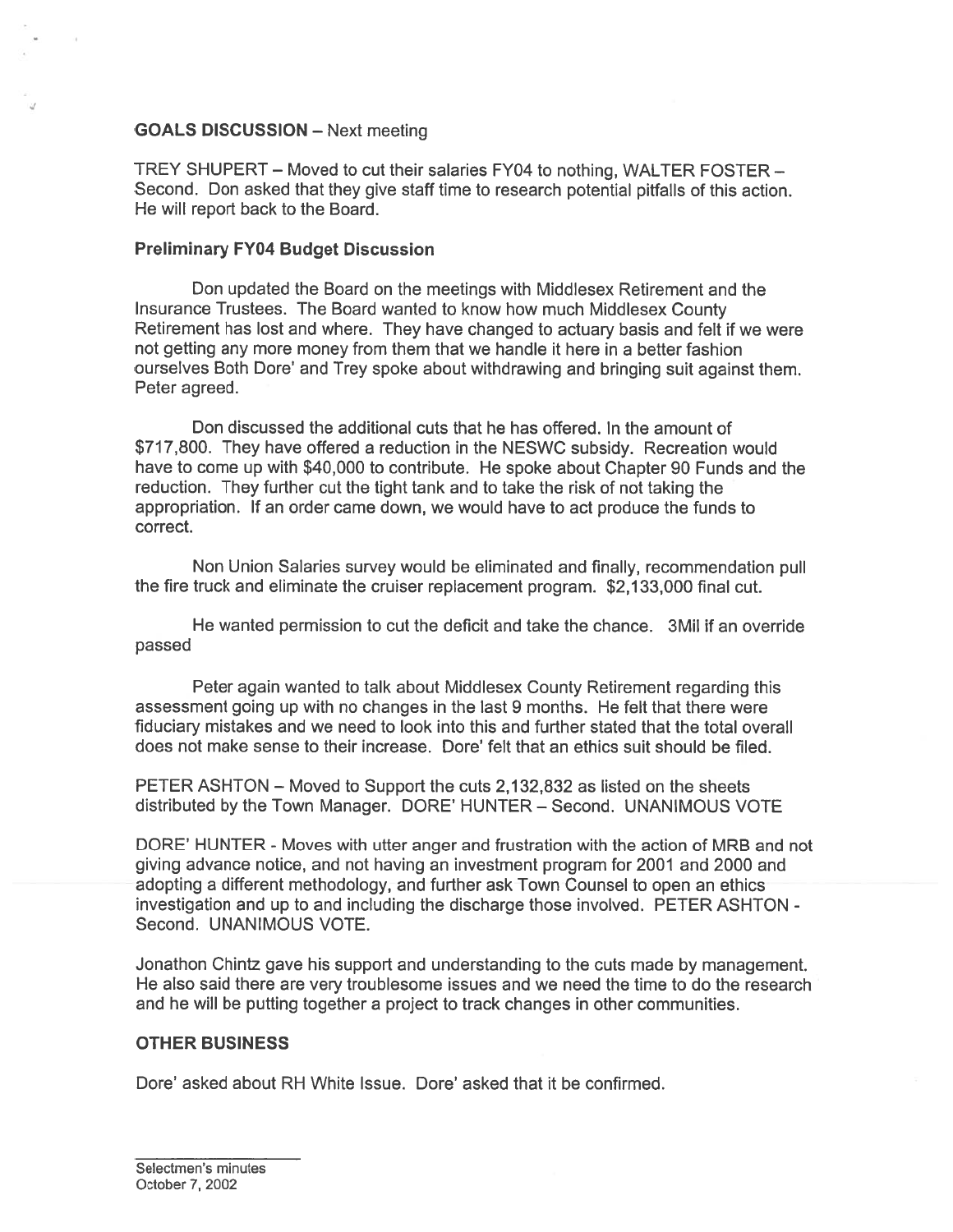Walter spoke about Grace meeting with DEP; EPA and they took info on continuing the wells and will have <sup>a</sup> continued hearing.

Peter spoke about the need for <sup>a</sup> cable hearing. Bill Solomon and CTVC have been asked to ge<sup>t</sup> it started.

Trey spoke about Glenn Berger's plans. Dore' said he checked with MBTA and the informal action was not to ge<sup>t</sup> involved.

## CONSENT AGENDA

DORE' HUNTER — Moved to approve. PETER ASHTON — Second. UNANIMOUS VOTE.

## TOWN MANAGER'S REPORT

Spoke about the Police arbitration decision. It was noted that in the award, they go<sup>t</sup> exactly what the Town's last offer before this went to arbitration for determination.

## EXECUTIVE SESSION

PAM HARTING-BARRAT — Moved to go into executive session for the purpose of discussing litigation. All Board Members Polled, All AYES.

Christine Joyce Recording Clerk

Landt Date

Selectmen's minutes October 7, 2002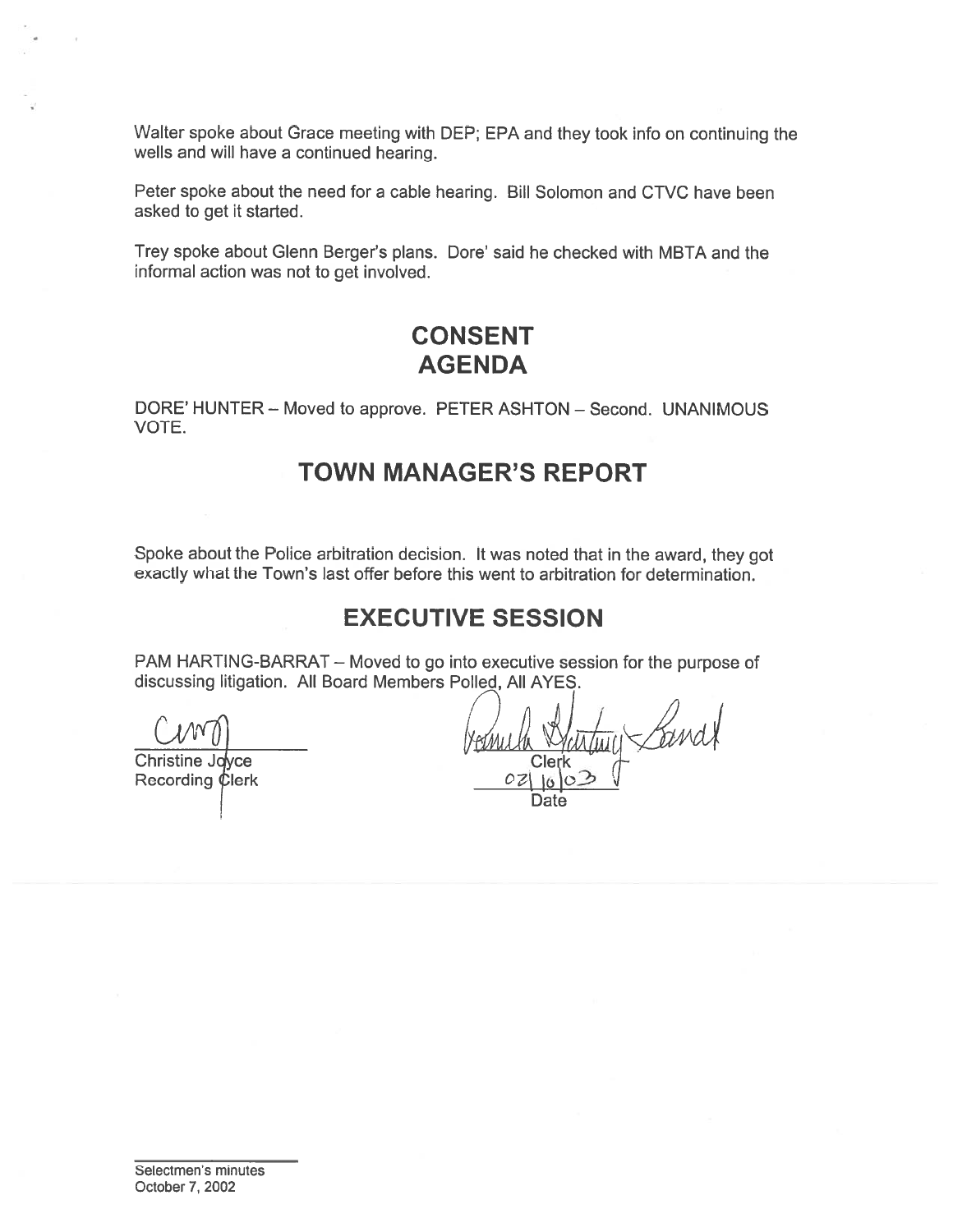October 4, 2002

TO: Board of Selectmen, Sewer Commissioners

FROM: Trey Shupert, Chairman

SUBJECT: Selectmen and Sewer Commissioners Report

## OCTOBER 7, 2002 MEETING BEGINS AT 7:00 P.M.

### I. CITIZEN'S CONCERNS

II SEWER COMMISSIONER'S REPORT

### III. PUBLIC HEARINGS & APPOINTMENTS

- 1. 7:05 JULIA MILES COMMITTEE INTERVIEW CONSERVATION COMMISSION ASSOCIATE MEMBER WITH A TERM TO EXPIRE 6/30/03 — Enclosed please find Ms. Miles' Volunteer Sheet and Vcc's Recommendation for Board action.
- 2. 7:10 JOHN BENKERT— COMMITTEE INTERVIEW HISTORICAL COMMISSION — ASSOCIATE MEMBER WITH A TERM TO EXPIRE 6130/03 Enclosed <sup>p</sup>lease find Mr. Benkert's Volunteer Sheet and Vcc's Recommendation for Board action. Mr. Benkert will be filling the position of Associate that Mr. Coan held previous to his requested elevation to Regular Member.
- 3. 7:15 PLOWING OF PRIVATE WAYS Enclosed please find petitions for Private Way Plowing for this winter, along with staff recommendations, for Board consideration.
- 4. 7:30 SITE PLAN 8/14/02/383 52 KNOX TRAIL Enclosed please find a request for continuance of this hearing to October 21, 2002 at 7:15 P.M.
- 5. 8:15 PUBLIC SHADE TREE REMOVAL CONCORD ROAD Enclosed please find materials in the subject regard for Board consideration.
- 6. 8:30 CONTINENTAL CAFÉ'- 5A SPRUCE STREET —COMMON VICTUALER LICENSE— Enclosed <sup>p</sup>lease find application and staff comment for Board action.

## IV. SELECTMEN'S BUSINESS

7. DISCOVERY MUSEUMS — Enclosed please find an invitation from the Discovery Museums to attend their ceremony on October 18<sup>th</sup> to present the Board's Proclamation.

8. SITE PLAN SPECIAL PERMIT - #5I24/02-381 — WORKERS CREDIT UNION — Enclosed <sup>p</sup>lease find <sup>a</sup> draft decision for Board consideration.

9. PUBLIC SAFETY FACILITY UPDATE - Selectmen Shupert and Hunter will update the Board on the status of this project.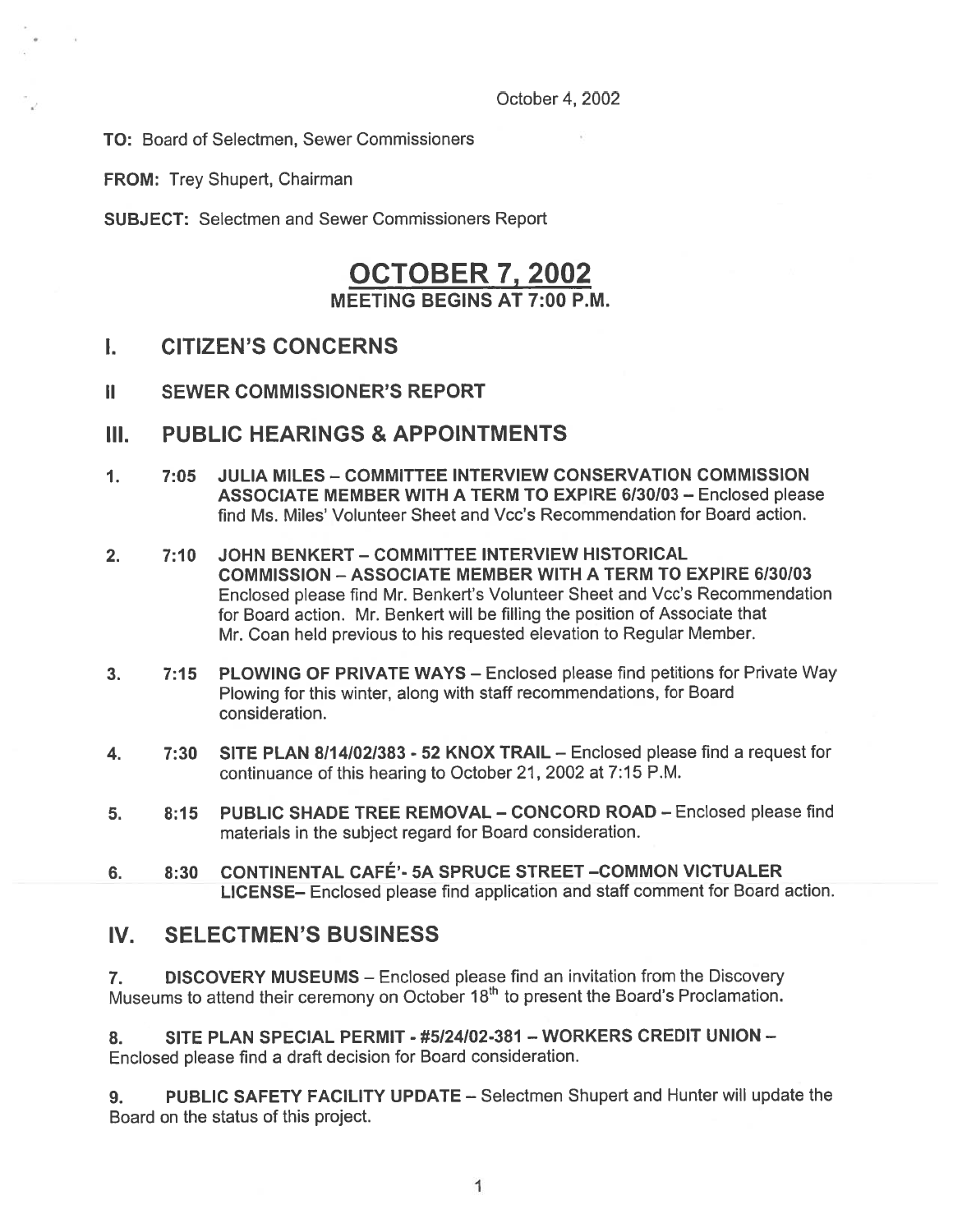10. TOWN MANAGER'S SALARY — Selectman Ashton will address the Board in the subject regard.

11. WALK FOR OVARIAN CANCER RESEARCH — Enclosed please find <sup>a</sup> letter from Micki Williams regarding <sup>a</sup> Walk to benefit Ovarian Cancer.

12. ROUTE 2A SPEED LIMIT SUPPORT — The Chairman will address the Board in the subject regard.

13. GOALS DISCUSSION

14. FY04 BUDGET DISCUSSION — The Board will need to consider Major issues regarding the FY04 Budget. Please bring your Budget Books.

15. OTHER BUSINESS

### V CONSENT AGENDA

16. ACCEPT MINUTES — Enclosed please find minutes of the June 17, 2002, September 9, September 23 and September 26 Meetings for Board acceptance.

17. COMMITTEE APPOINTMENT – ROBERT COAN – VCC has requested that Mr. Coan be elevated from Associate to Regular Member of the Historical Commission to fill the unexpired term of Mark O'Neil, with <sup>a</sup> term to expire 6/30/05.

18. SPECIAL USE PERMIT 7/16/02-382 - DONELANS' - Enclosed please find a draft decision for Board action.

19. SITE PLAN SPECIAL USE PERMIT 11/18198-366- 886 MAIN STREET - ASSISTED LIVING FACILITY — AMENDMENT IV— Enclosed please find <sup>a</sup> draft decision for Board action.

### VI. TOWN MANAGER'S REPORT

### VII EXECUTIVE SESSION

#### ADDITIONAL INFORMATION

Enclosed please find additional correspondence that is strictly informational and requires no Board action.

#### FUTURE AGENDAS

To facilitate scheduling for interested parties, the following items are scheduled for discussion on future agendas. This IS NOT <sup>a</sup> complete Agenda.

Oct. 21: Sewer Commissioners Nov 4: Special Use Permit — Animal Boarding 272 Great Road Nov 18: Sewer Commissioners Dec. 2: First Draft Licenses for 2003 Dec 16: Sewer Commissioners